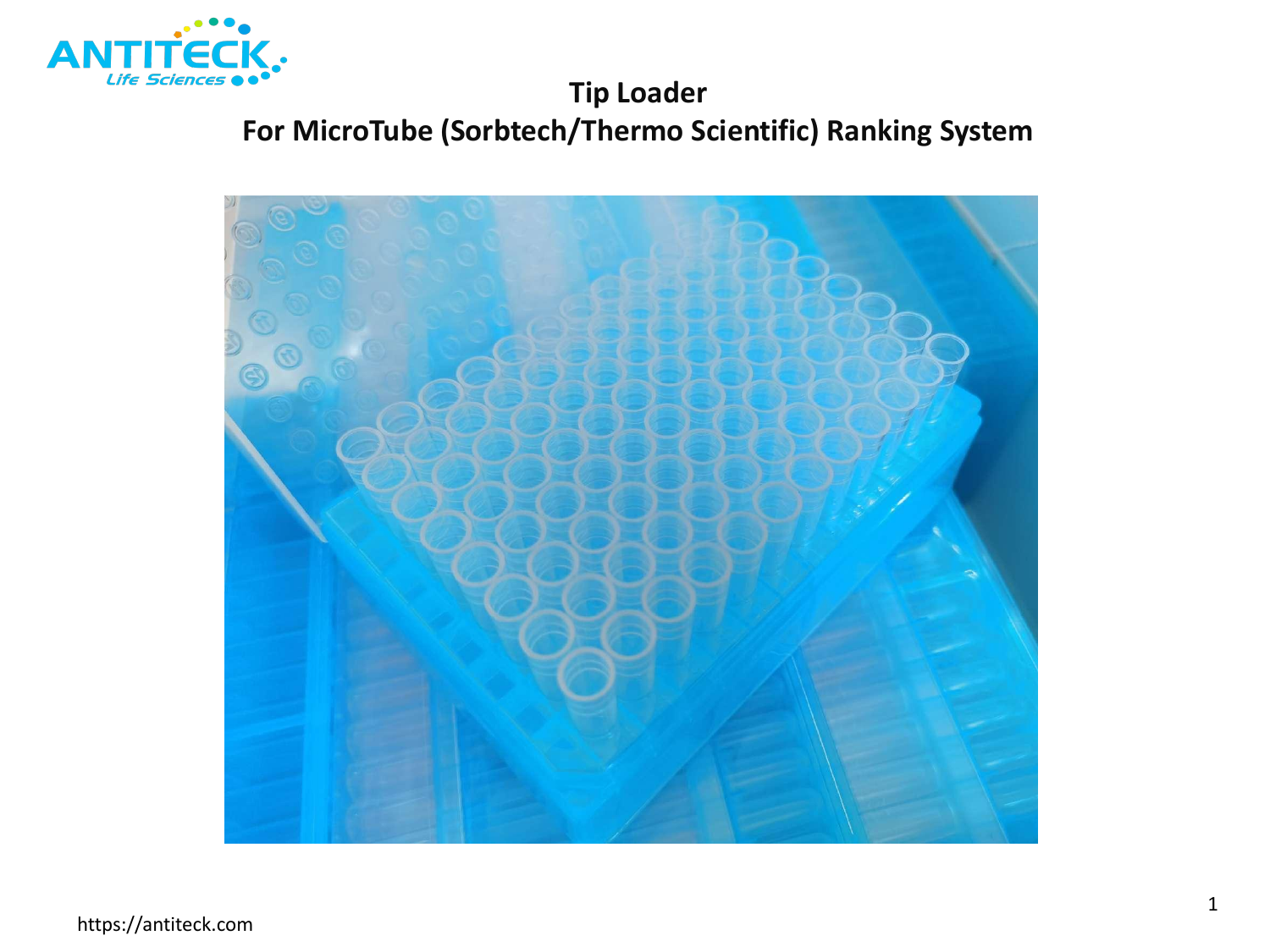

# **Tip Loader For MicroTube(Sorbtech) Ranking System**

Appearance









https://antiteck.com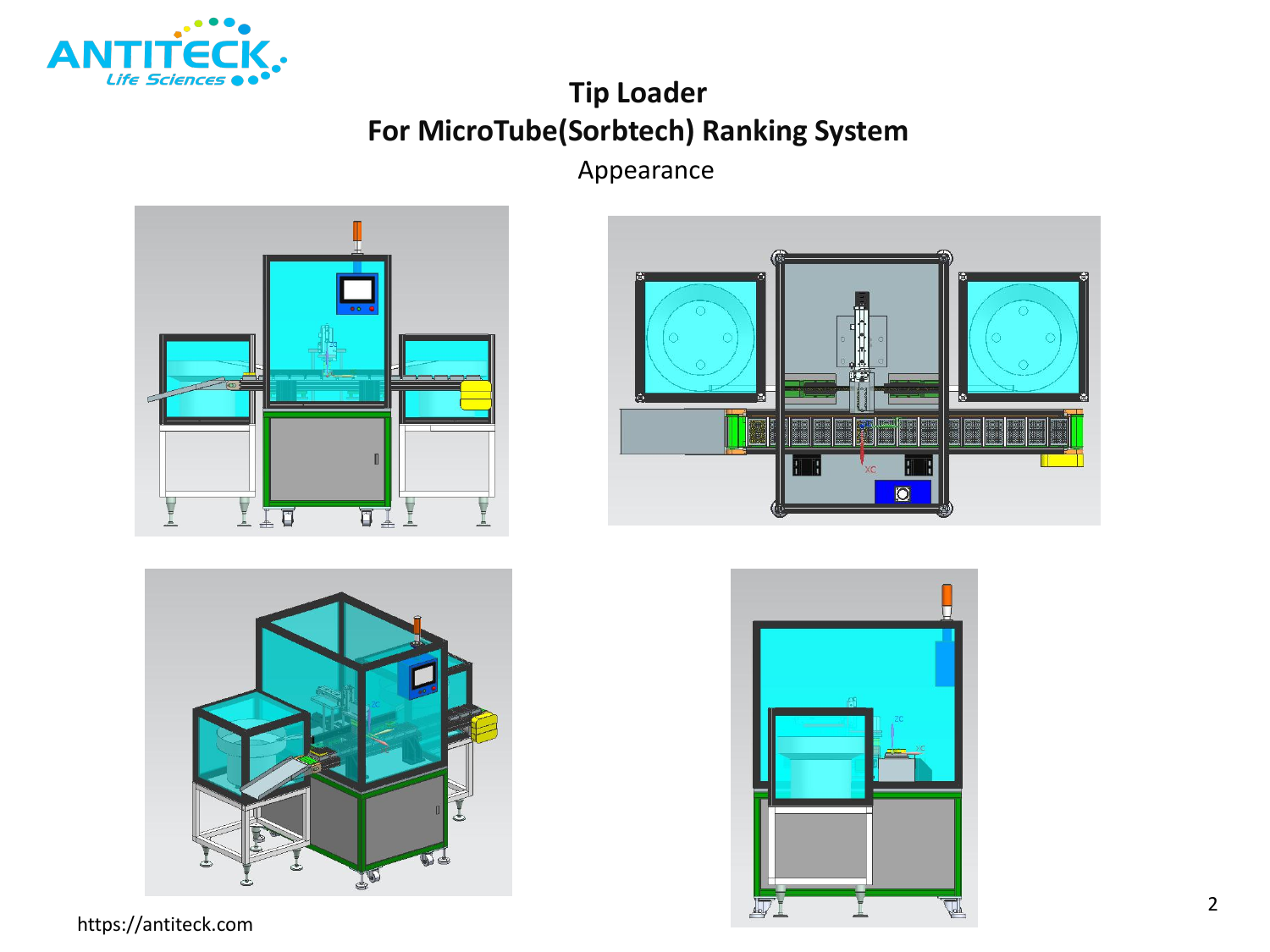

### **Workflow Overview**

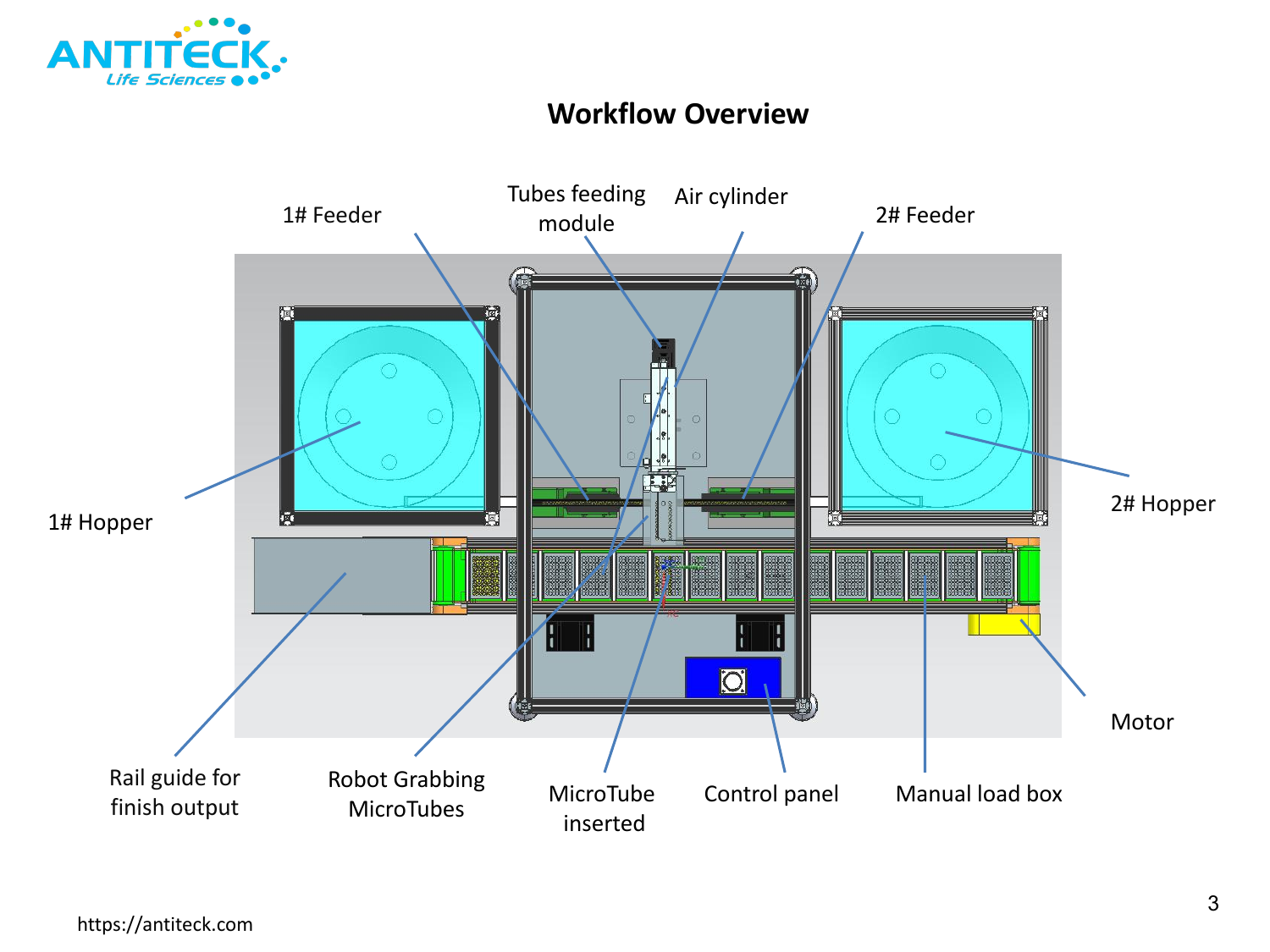

## **Dimension**





L2,100 \* W1,200 \* H1,700 (mm)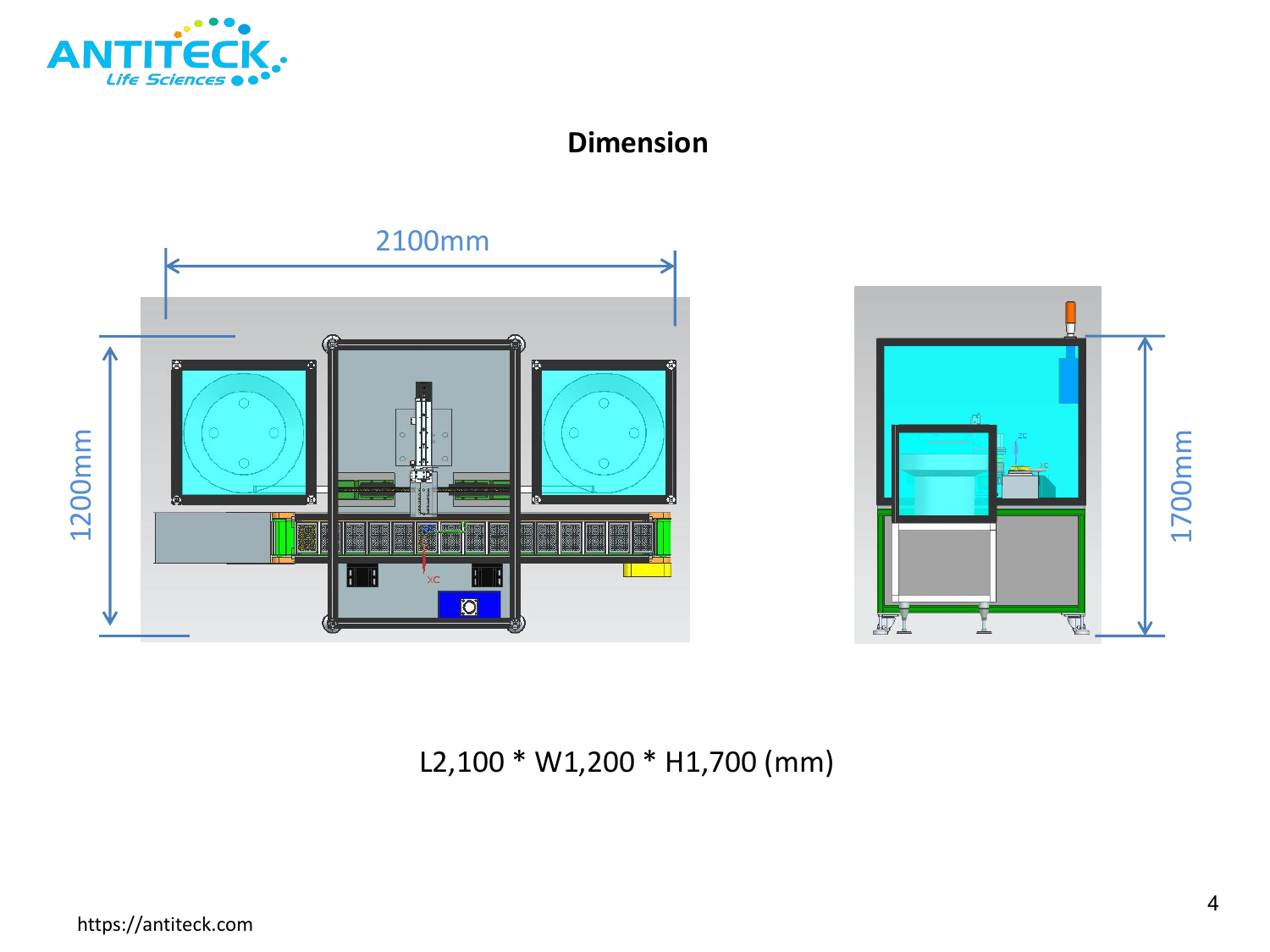

It can be used for Sorbtech & ThermoFisher MicroTube automatically reload in 96 deep well plate, reduce manual work, enhance production capacity. Design capacity 120 plates per hour. Speed should be between **Application**<br>11 can be used for Sorbtech & ThermoFisher MicroTube automatically reload in 96 deep well plates manual work, enhance production capacity. Design capacity 120 plates per hour. Speed should<br>100~125 plates per

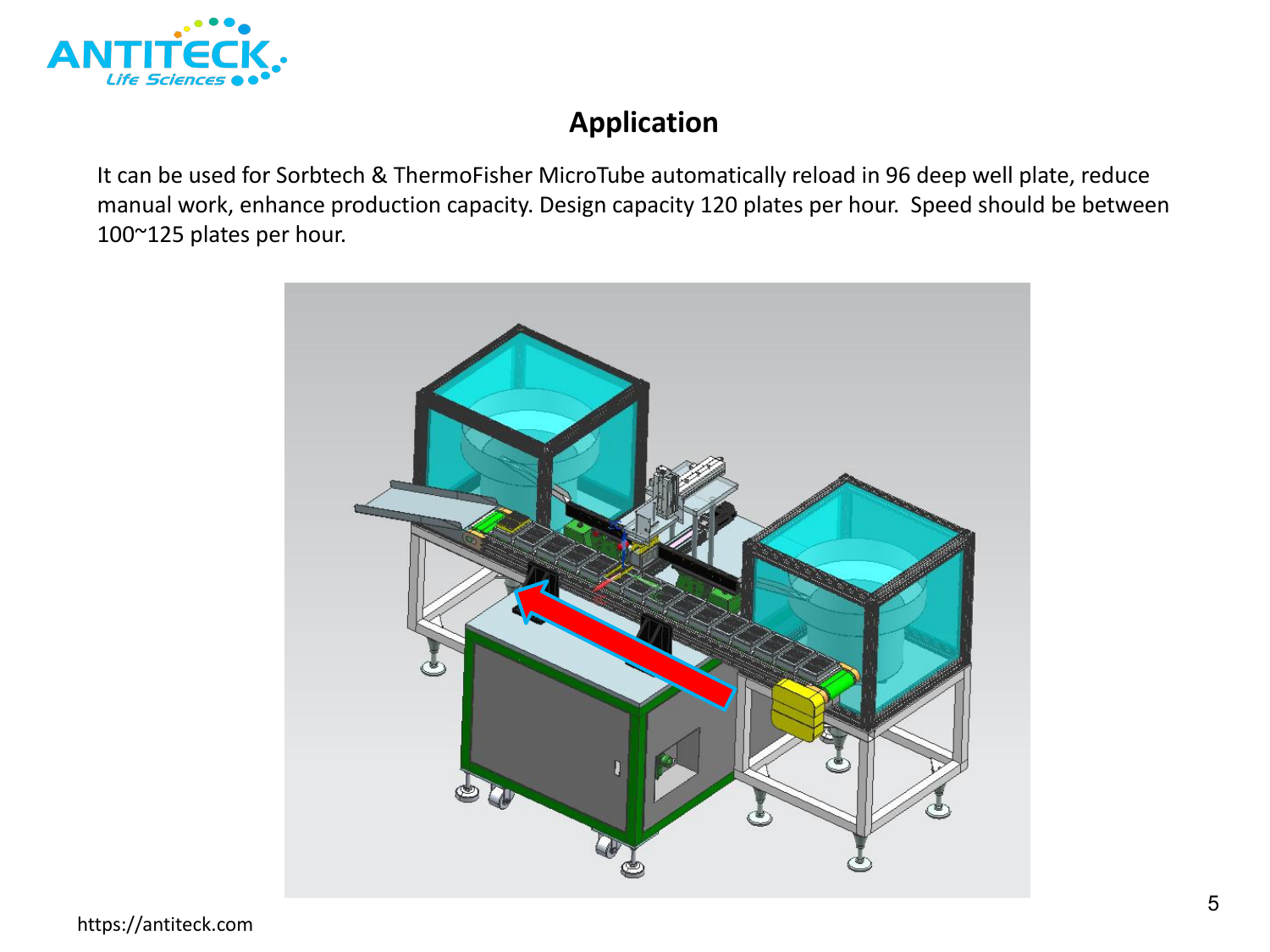

### Features:

- 1. Chinese & English operatoin languages
- 2. Auto counter
- 3. Auto grabbing microtubes and insert into plates
- 4. Servo Motor Systems control plates movement till 96 tubes fully insertion
- 5. Module design, alarm system, easy to operation & maintenance

### Operation flow:

- 1. Manual place microtubes into two hoppers
- 2. Manual place empty plates on conveyor belt
- 3. One click to start
- 4. If no tubes for feeding or no tubes for insertion, automatic alarm
- 5. Touch screen, easy to operate
- 6. Emergency stop button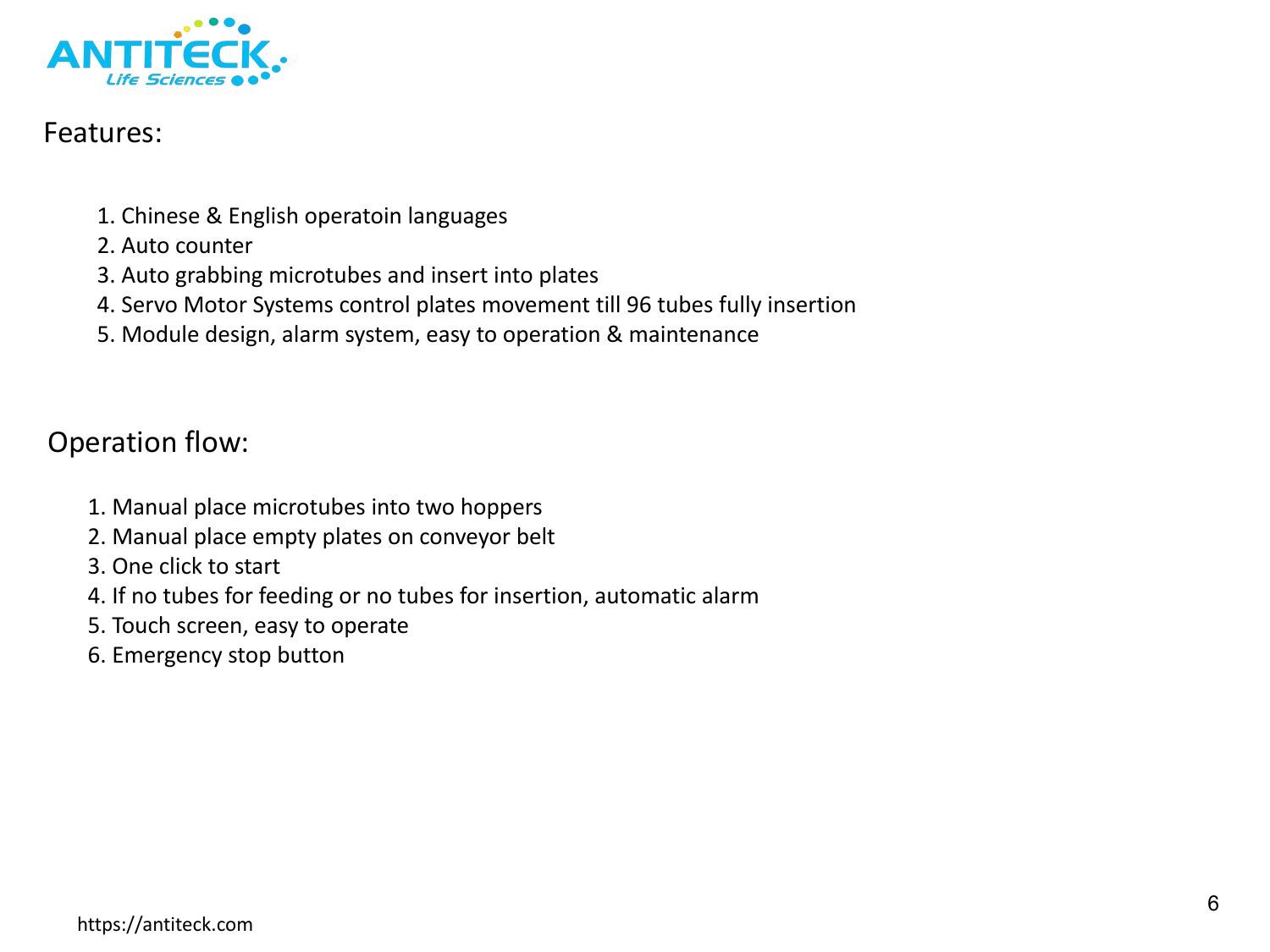

# **Specification**

| <b>Parameters</b>   |                          |
|---------------------|--------------------------|
| Capacity            | 120 plates/H             |
| Activation          | 90%                      |
| Feeding             | Hopper                   |
| Air supply          | $0.5 \sim 0.8$ MPa       |
| Power supply        | <b>USA AC 110V/ 60HZ</b> |
| Internal power      | <b>DC/24V</b>            |
| Power               | 2.3 KW                   |
| Safety class        |                          |
| Weight              | <b>200kg</b>             |
| <b>Dimension</b>    | L2.1*W1.2*H1.7m          |
| Package dimension   | $L3.0*W1.8*H2.0(m)$      |
| Hopper package(One) | $L0.8*0.8*1.2$ (m)       |